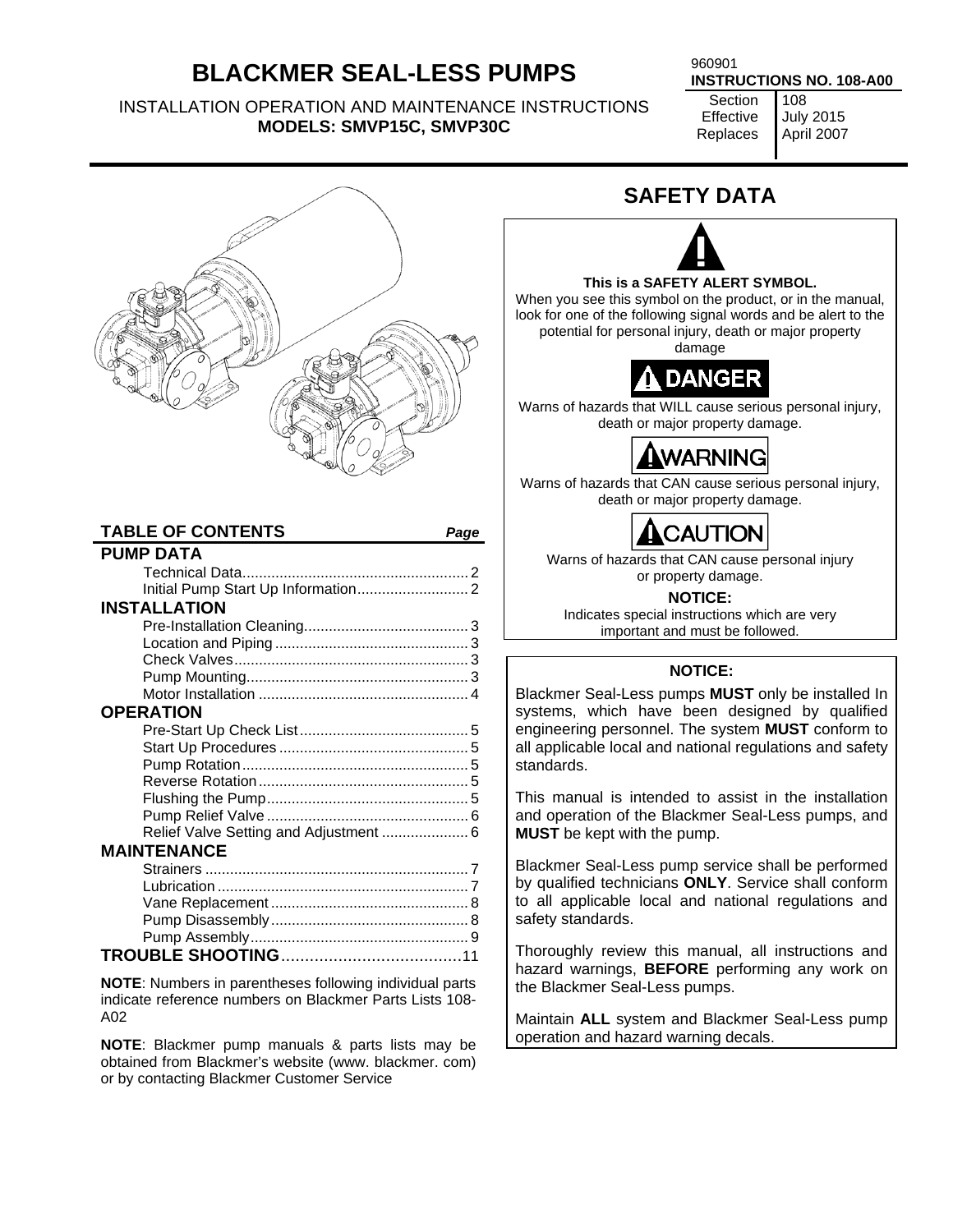# **SAFETY DATA**



**If pumping hazardous fluids, system must be flushed, prior to performing service or maintenance** 

Hazardous or toxic fluids can cause serious injury.

## AWARNING



**Failure to disconnect and lockout electrical power before attempting maintenance can cause shock, burns or death** 

AWARNING



machinery can cause serious personal injury

**Failure to disconnect and lockout electrical power or engine drive before attempting maintenance can cause**  Hazardous **Personal injury or death** 

AWARNING



**Strong magnetic field can cause personal injury or death to individuals with medical implants or other magnetic field sensitive medical conditions** 

Strong Magnetic field

## AWARNING



atmosphere can cause serious injury

**Rare earth magnets may create sparks through contact and handling. Never handle rare earth magnets in explosive atmospheres where sparking may ignite**  Explosive **that atmosphere** 





**Failure to use care when handling magnets can cause personal injury** 

Strong magnetic field can cause personal injury

## AWARNING



can cause personal injury or property da

**Failure to relieve system pressure prior to performing pump service or maintenance can cause personal injury Property damage.**<br> **Property damage.**<br> **Can cause serious** 

## AWARNING



**Disconnecting fluid or pressure containment components during pump operation can cause serious personal**  Hazardous pressure injury, death or major property damage



place

**Operation without coupling guard can cause serious personal injury, death or major property damage** 

# **PUMP DATA**

## **PUMP IDENTIFICATION**

A pump Identification tag, containing the pump serial number, I.D. number, and model designation, is attached to each pump. It is recommended that the data from this tag be recorded and filed for future reference. If replacement parts are needed, or if information pertaining to the pump is required, this data must be furnished to a Blackmer representative.

## **TECHNICAL DATA**

| Maximum Pump Speed                                                      | 1750 RPM                           |
|-------------------------------------------------------------------------|------------------------------------|
| <b>Maximum Operating</b><br>Temperature                                 | 200°F (93°C)                       |
| Minimum Operating<br>Temperature                                        | $-40^{\circ}$ F (-40 $^{\circ}$ C) |
| Maximum Viscosity                                                       | 5,000 SSU (1.050 CP)*              |
| Maximum Differential Pressure                                           | 125 psi (8.6 bar)                  |
| Maximum Working Pressure<br>(Inlet Pressure + Differential<br>Pressure) | 175 psi (12.1 bar)                 |

Technical Data is for standard materials of construction. Consult Blackmer Material Specs for optional materials of construction.

\* Conversion is based on a specific gravity of 1.0.

## **INITIAL PUMP START UP INFORMATION**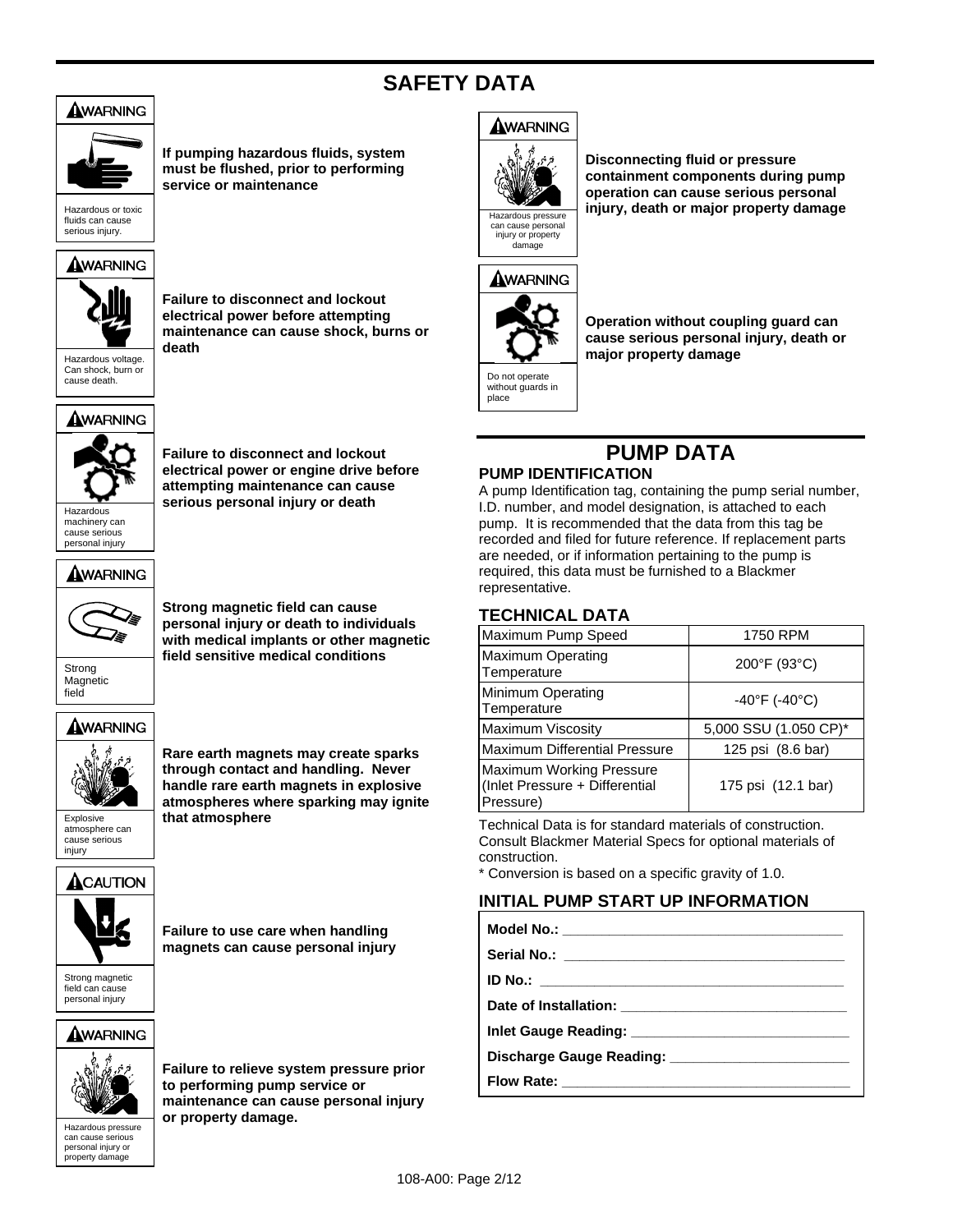# **INSTALLATION**

#### **NOTICE:**

**Blackmer seal-less pumps must only be installed in systems designed by qualified engineering personnel. System design must conform with all applicable regulations and codes and provide warning of all system hazards.** 

| AWARNING<br>Hazardous voltage. | Install, ground and wire to local and<br><b>National Electrical Code requirements.</b><br>Install an all-leg disconnect switch near<br>the unit motor.<br>Disconnect and lockout electrical power<br>before installation or service |
|--------------------------------|-------------------------------------------------------------------------------------------------------------------------------------------------------------------------------------------------------------------------------------|
| Can shock, burn or             | <b>Electrical supply MUST match motor</b>                                                                                                                                                                                           |
| cause death.                   | nameplate specifications.                                                                                                                                                                                                           |

 **Motors equipped with thermal protection automatically disconnect motor electrical circuit when overload exists. Motor can start unexpectedly and without warning.** 

## **PRE-INSTALLATION CLEANING NOTICE:**

**New pumps contain residual test fluid and rust inhibitor. If necessary, flush pump prior to use.** 

Foreign matter entering the pump WILL cause extensive damage. The suction tank and piping MUST be cleaned and flushed prior to pump installation and operation.

## **LOCATION AND PIPING**

An improperly designed piping system or improper unit installation WILL significantly reduce pump performance and life. Blackmer recommends the following piping system layout and unit installation.

- 1. To minimize intake losses, locate the pump as close as possible to the source of supply.
- 2. Intake piping and fittings MUST be at least as large in diameter as the pump intake connection.
- 3. Minimize the number of intake line fittings (valves, elbows, etc.) and piping turns or bends.
- 4. It is recommended an intake strainer be installed at least 24" (0.6m) from the pump intake. For viscosities less than 1000 SSU the strainer should have a net open area of at least four times the area of the intake pipe. For viscosities greater than 1000 SSU consult the strainer manufacturer instructions. Strainers must be cleaned regularly to avoid pump starvation.
- 5. Intake and discharge piping MUST be free of all leaks.
- 6. Expansion joints, placed at least 36" (0.9m) from the pump, will compensate for expansion and contraction of the pipes. Contact the flexible connector/hose manufacturer for required maintenance/care and design assistance in their use.
- 7. Install vacuum and pressure gauges in the 1/4" NPT ports provided in the pump cylinder to check pump at start up.
- 8. ALL piping and fittings MUST be properly supported to prevent any piping loads from being placed on the pump.

9. Check alignment of pipes to pump to avoid strains which might later cause misalignment. See Figure 1. Unbolt flanges or break union joints. Pipes should not spring away or drop down. After pump has been in operation for a week or two, completely recheck alignment.



**Figure 1** 

10. When pumping liquids at elevated temperature, provisions should be made to compensate for expansion and contraction of the pipes, especially when long pipe lines are necessary. Steel pipe expands approximately 3/4" (1.9 cm) per 100 feet (30.49 m) per 100°F (37.8°C) rise in temperature.

## **CHECK VALVES**

The use of check valves or foot valves in the supply tank is not recommended with self-priming, positive displacement pumps. If the possibility of liquid backflow exists when the pump is off. a check valve in the pump discharge piping is recommended because the pump can motor in the reverse rotation and create undue stress on all attached components. Never start a pump when it is rotating in the reverse rotation as the added starting torque can damage the pump and related equipment.

## **PUMP MOUNTING**

Permanently mount the unit by securing the base plate with adequately sized anchor bolts to a level concrete floor following recommended industry standards. A solid foundation will reduce system noise and vibration, and will improve pump performance. Refer to ANSI/HI standards or a suitable pump handbook for information on typical pump mounting and foundations.

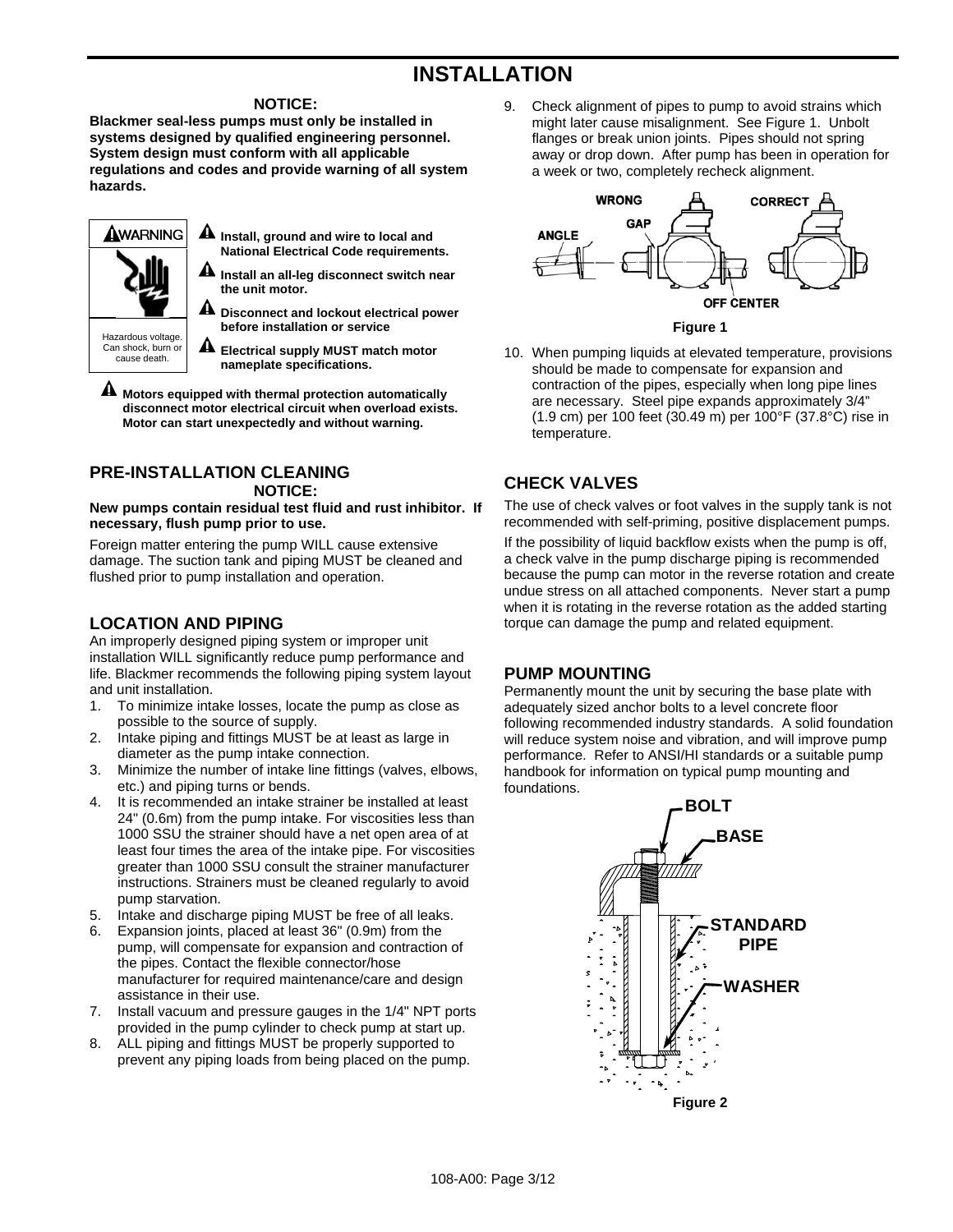# **INSTALLATION**

## **MOTOR INSTALLATION**

# AWARNING



**Strong magnetic field can cause personal injury or death to individuals with medical implants or other magnetic field sensitive medical conditions** 



# $\triangle$ CAUTION

Strong magnetic field can cause personal injury

**Failure to use care when handling magnets can cause personal injury** 

#### **NOTICE:**

**Clear work area of all tools and materials affected by magnets. Non-magnetic work surface recommended.** 

#### **MAGNET SET**

- 1. Put drive key in keyway on motor shaft.
- 2. Loosely assemble bushing with bolts & outer magnet. Slide magnet assembly onto motor shaft.
- 3. Position bushing and magnet to Reference Dim "B", (see Table 1) and tighten setscrew over drive key.
- 4. Tighten the 3 bolts in a uniform sequence, torque to 9 ft lbs. (12.2Nm)
- 5. When bolts are tightened, take a measurement for Dim "A". (see table 1)



| Table 1            | Dim "A"     | <b>Magnet Set</b> |             | Dim "B"<br><b>Bushing Set</b> |
|--------------------|-------------|-------------------|-------------|-------------------------------|
| <b>Motor Frame</b> | <b>INCH</b> | MМ                | <b>INCH</b> | MМ                            |
| 143TC / 145TC      | 0.464       | 11.8              | 0.454       | 11.5                          |
| 182TC / 184TC      | 1.274       | 32.4              | 1.264       | 32.1                          |
| 213TC / 215TC      | 1.374       | 34.9              | 1.364       | 34.6                          |

6. If Measurement "A" does not match the value in the Table, the bushing **MUST** be repositioned with a new Dim "B". Loosen the bolts and setscrew.

If Measurement "A" is **High:**

Move the bushing towards the motor "C-Face" New Dim "B" = table Dim "B" less the difference between Measurement "A" and table Dim "A".

If Measurement "A" is **Low**: Move the bushing away from the motor "C-Face" New Dim "B" = table Dim "B" plus the difference between Measurement "A" and table Dim "A"

- 7. Retighten setscrew over drive key. Repeat Steps  $4 6$
- 8. **When Dim "A" is set correctly.** Ensure that Shaft & Outer Magnet assembly rotate freely without binding
- 9. Slide the motor adapter ring (86) over the outer magnet to the "C-Face" of the motor. Ensure that the flange of the motor adapter ring is fully and squarely seated. Install the adapter ring capscrews (56) torquing to 40 lbs ft (54 Nm)

#### **NOTICE:**

#### **Be prepared for strong magnet attraction between the inner and outer magnets, forcibly pulling the motor coupling adapter assembly inward.**

- 10. Ensure that the magnet housing (57) is bolted to the base.
- 11. Using an appropriately sized hoist, CAREFULLY insert the outer magnet and motor into the mounted magnet housing (57).
- 12. With the magnet housing fully and squarely seated, install the four housing capscrews (54B); torque to 40 lbs ft (54 Nm).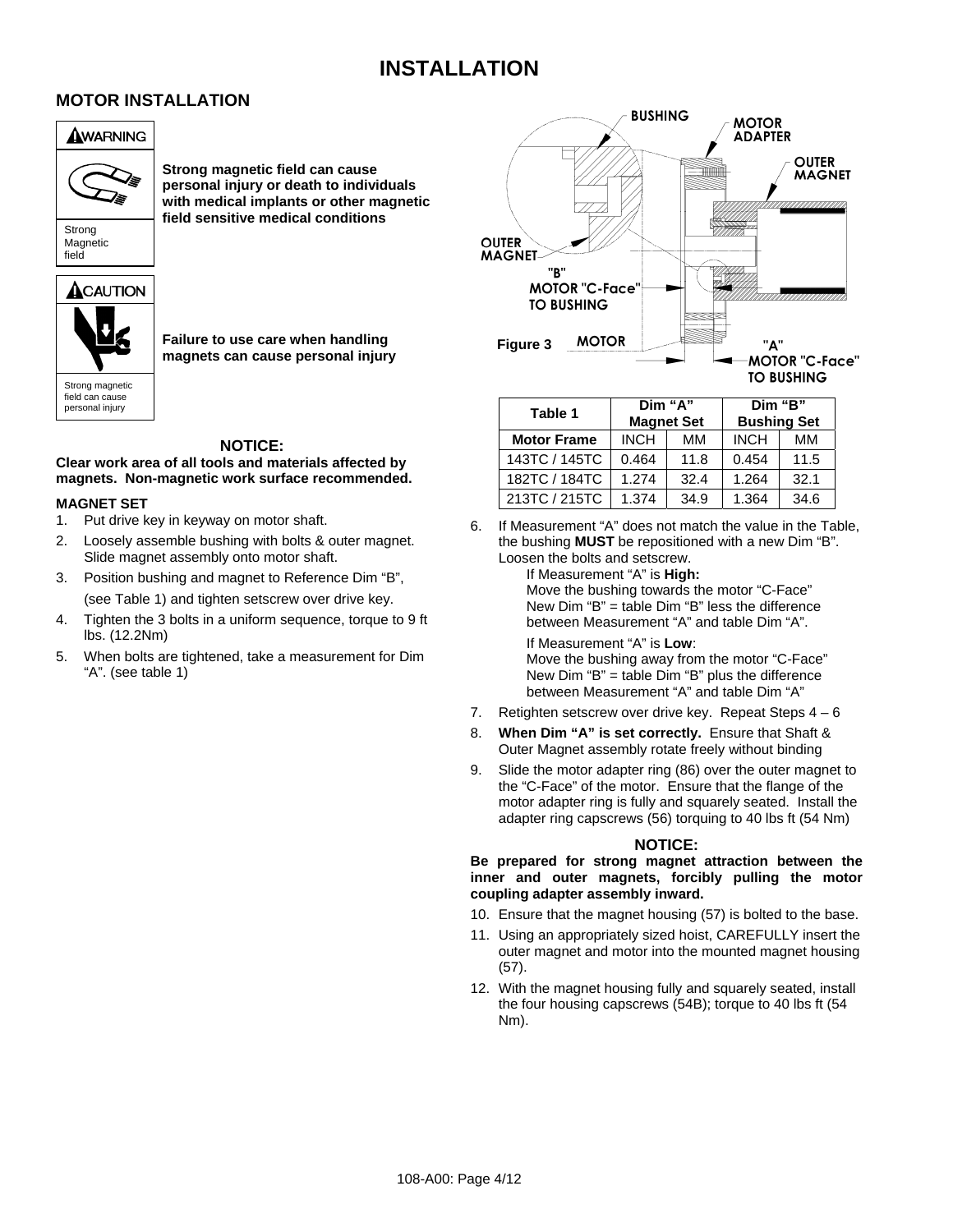# **OPERATION**



Do not operate without guards in place

## AWARNING



can cause personal injury or property damage

## $\bigtriangleup$ CAUTION



**Operating pump against a closed valve can cause system component failure, personal injury and property damage** 

**Operation without coupling guard can cause serious personal injury, death or** 

**Disconnecting fluid or pressure containment components during pump operation can cause serious personal** 

**major property damage** 

Hazardous pressure can cause personal injury or property damage

## AWARNING



**Failure to relieve system pressure prior to performing pump service or maintenance can cause personal injury** 

can cause personal injury or property damage

**below and Second Street Second Street Second Street Second Street Second Street Second Street Second Street Second Street Second Street Second Street Second Street Second Street Second Street Second Street Second Street S** 

## **PRE-START UP CHECK LIST**

- 1. Check the alignment of the pipes to the pump. Pipes should be supported so that they do not spring away or drop down when pump flanges or union joints are disconnected.
- 2. Inspect complete piping system to ensure all valves and fittings are in their start up or operation positions.
- 3. Ensure all electrical connections are correct and tight.
- 4. Jog the pump motor to ensure free and CLOCKWISE pump rotation, as viewed from the fan end of the motor.

## **START UP PROCEDURES**

## **NOTICE:**

**Consult the "troubleshooting" section of this manual if difficulties are experienced during start up.** 

- 1. Start the motor. Priming should occur within one minute.
- 2. Check the vacuum and pressure gauges installed on the pump to ensure the pump is operating within the acceptable parameters. Record the gauge readings in the "Initial Pump Start Up Information" section.
- 3. If possible, check the flow rate to ensure the pump is operating within expected parameters.
- 4. Inspect piping, fittings and associated system equipment for leaks, noise, vibration and overheating.
- 5. If equipped, check the pressure relief setting of the pump relief valve by gradually closing a valve in the discharge line momentarily and noting the reading on the pressure gauge. This pressure reading should be 10-20 psi (.96 – 1.4 bar) higher than the maximum system operating pressure. **DO NOT run the pump for more than 15 seconds with the discharge valve completely closed.** If adjustments need to be made, refer to "Relief Valve Setting and Adjustment."

## **PUMP ROTATION**

The pump models described in this manual are designed as RIGHT HAND pumps ONLY, with CLOCKWISE rotation. When viewing the pump from the drive end (motor end), the pump intake port must always be on the right, and the discharge port on the left.

## **REVERSE ROTATION**

**NOTICE:**

**Magnetic coupled pumps should be operated in reverse rotation for no more than 10 minutes, and only when a separate pressure relief valve is installed to protect the pump from excessive pressure.**

It may be desirable to operate the pump in reverse rotation for system maintenance. The pump will operate satisfactorily for a LIMITED time; **at a reduced performance level.**

## **FLUSHING THE PUMP**

#### **NOTICE:**

**If flushing fluid is to be left in the pump for an extended time, it must be a lubricating, non-corrosive fluid. If a corrosive or non-lubricating fluid is used, it must be flushed from the pump immediately.** 

- 1. To flush the pump, run the pump with the discharge valve open and the intake valve closed. Bleed air into the pump through the intake gauge plug hole or through a larger auxiliary fitting in the intake piping. Pump air for 30 second intervals to clean out most of the pumpage.
- 2. Run a system compatible flushing fluid through the pump for one minute to clear out the remainder of the original pumpage.
- 3. To remove the flushing fluid, follow step 1 above. On SMVP models any remaining fluid in the pump can be drained from the cylinder through the drain plugs (73A).

## **NOTICE:**

**After flushing the pump some residual fluid will remain in the pump and piping.**

#### **NOTICE:**

**Properly dispose of all waste fluids in accordance with the appropriate standards and regulations.**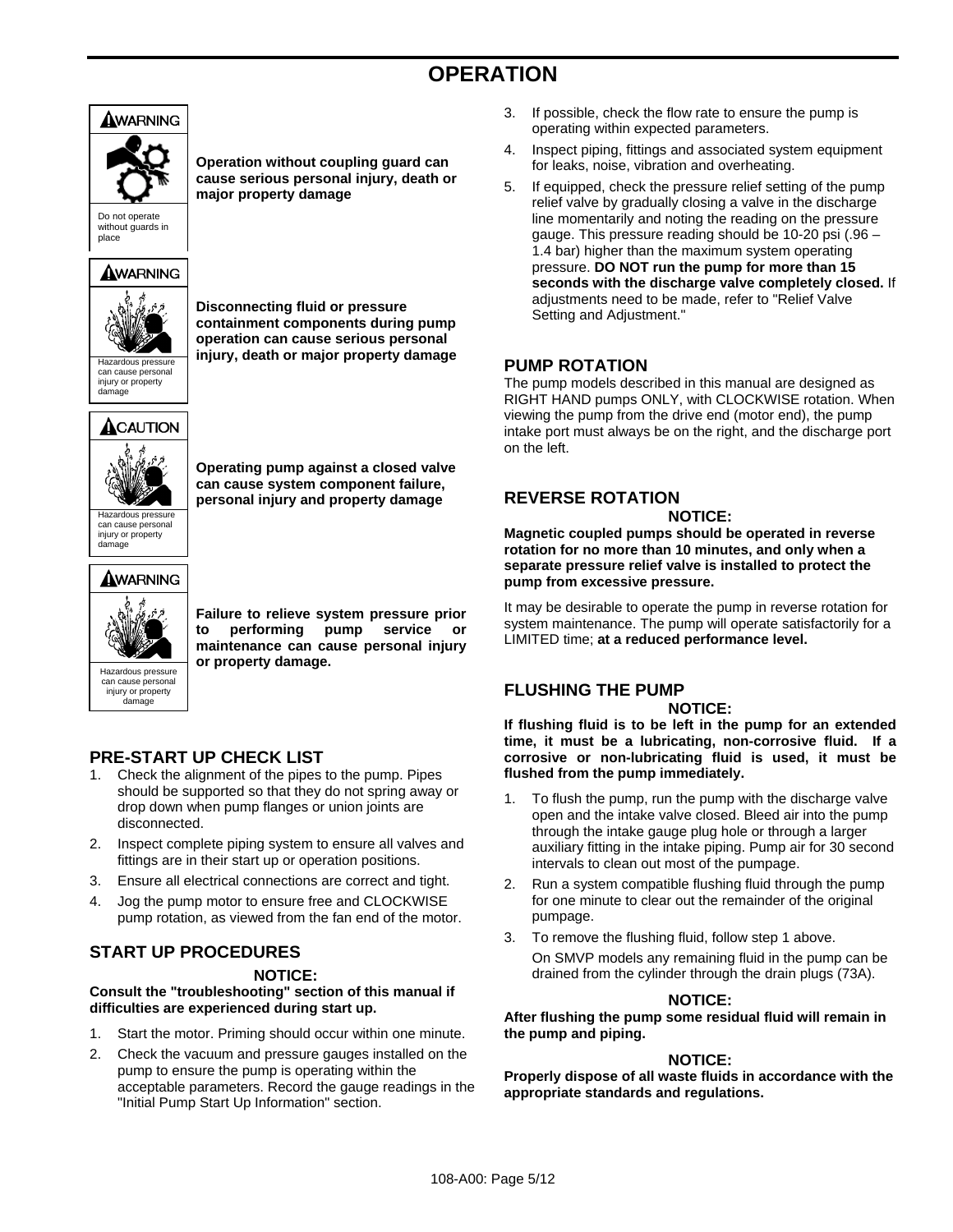# **OPERATION**

#### **PUMP RELIEF VALVE**



**An external bypass valve and/or internal relief valve must be installed in the system to protect the pump from excessive pressure.**

The SMVP15C and SMVP30C pump models are offered with an optional pump relief valve assembly that bolts onto the pump cylinder. Blackmer STRONGLY RECOMMENDS the installation of the optional relief valve to protect the pump from excessive pressure, and a separate system pressure control valve to protect the system from excessive pressure.

## **NOTICE:**

**The pump relief valve is designed to protect the pump from excessive pressure and must not be used as a system pressure control valve.** 

Pumping volatile liquids under suction lift may cause cavitation. Partial closing of the discharge valve WILL result in internal relief valve chatter and is NOT recommended. For these applications, install an external system pressure control valve, and any necessary bypass piping, back to the storage tank.

A system pressure control valve is also recommended when operating for extended periods (more than 1 minute) against a closed discharge valve.

## **RELIEF VALVE SETTING AND ADJUSTMENT**

The factory relief valve pressure setting is marked on a metal tag attached to the valve body. It is recommended the relief valve be set at least 10-20 psi (.69-1.4 bar) higher than the operating pressure or the system pressure control valve setting.

#### **DO NOT remove the R /V Cap OR adjust the relief valve pressure setting while the pump is in operation.**



**Incorrect settings of the pressure relief valve can cause pump component failure, personal injury and property** 



injury or property damage



fluids can cause serious injury.

**Relief valve cap is exposed to pumpage and will contain some fluid** 

- 1. To INCREASE the pressure setting, remove the relief valve cap (1) and O-ring / gasket (88), and turn the adjusting screw (2) inward, or CLOCKWISE. Install a new R/V O-ring / gasket (88), and re-attach the R/V cap.
- 2. To DECREASE the pressure setting, remove the relief valve cap (1) and O-ring / gasket (88), and turn the adjusting screw (2) outward, or COUNTERCLOCKWISE. Install a new R/V O-ring / gasket (88), and re-attach the R/V cap.

Refer to corresponding Blackmer pump parts lists for relief valve spring pressure ranges. Unless specified otherwise, pumps are supplied from the factory with the relief valve adjusted to the mid-point of the spring range.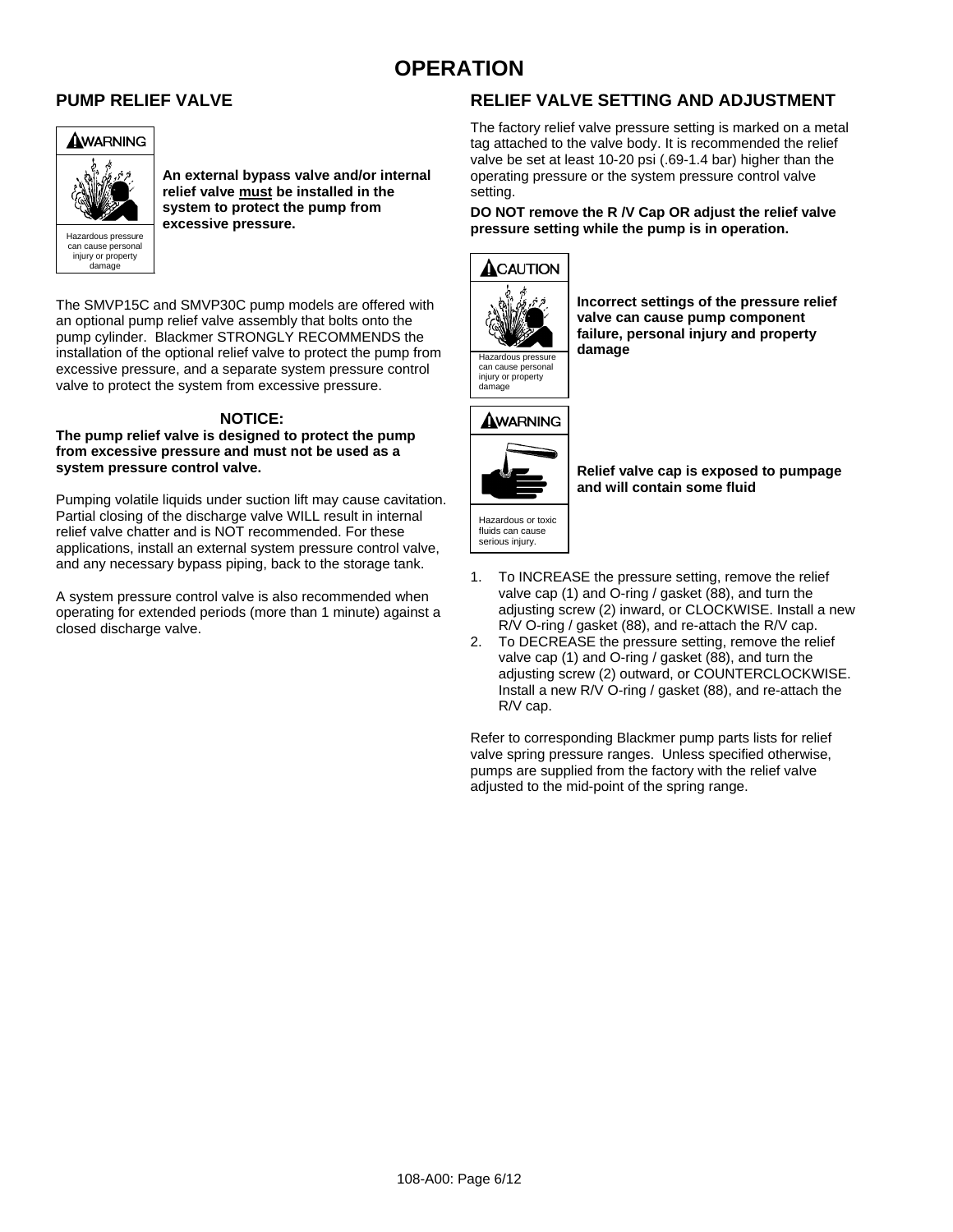# **MAINTENANCE**



**Failure to disconnect and lockout electrical power before attempting maintenance can cause shock, burns or death** 

Can shock, burn or cause death.

## AWARNING



**If pumping hazardous fluids, system must be flushed, prior to performing service or maintenance** 

Hazardous or toxic fluids can cause serious injury.

## AWARNING



**Strong magnetic field can cause personal injury or death to individuals with medical implants or other magnetic field sensitive medical conditions** 

Strong Magnetic field

## AWARNING



**Rare earth magnets may create sparks through contact and handling. Never handle rare earth magnets in explosive atmospheres where sparking may ignite** 

atmosphere can cause serious injury

# Explosive **that atmosphere**

## AWARNING



**Failure to disconnect and lockout electrical power or engine drive before attempting maintenance can cause Example 2** serious personal injury or death

## AWARNING



can cause serious personal injury or property dam

**Failure to relieve system pressure prior to performing pump service or maintenance can cause personal injury below the set of property damage.** 





**Operation without guards in place can cause serious personal injury, major property damage, or death.** 





personal injury or property damage

**Disconnecting fluid or pressure containment components during pump operation can cause serious personal**  Hazardous pressure **injury, death or major property damage** 



field can cause personal injury

**Failure to use care when handling magnets can cause personal injury** 

#### **NOTICE:**

**Maintenance shall be performed by qualified technicians only, following the appropriate procedures and warnings as presented in this manual.**

#### **NOTICE:**

**Properly dispose of all waste fluids according to state and local regulations.**

#### **NOTICE:**

**Clear the work area of all tools and materials affected by magnets. Non-magnetic work surface recommended.**

## **STRAINERS**

Adequately sized system strainers are recommended. Strainers MUST be kept clean to ensure adequate fluid flow to the pump. Failure to do so can cause pump cavitation and system damage.

## **LUBRICATION**

#### **NOTICE:**

**To avoid possible entanglement in moving parts do not lubricate the optional motor coupling adaptor or any other parts while the pump is running**.

Pump sleeve bearings are lubricated by the pumpage. No other lubrication is required. For motor lubrication, refer to the manufacturer's instructions.

108-A00: Page 7/12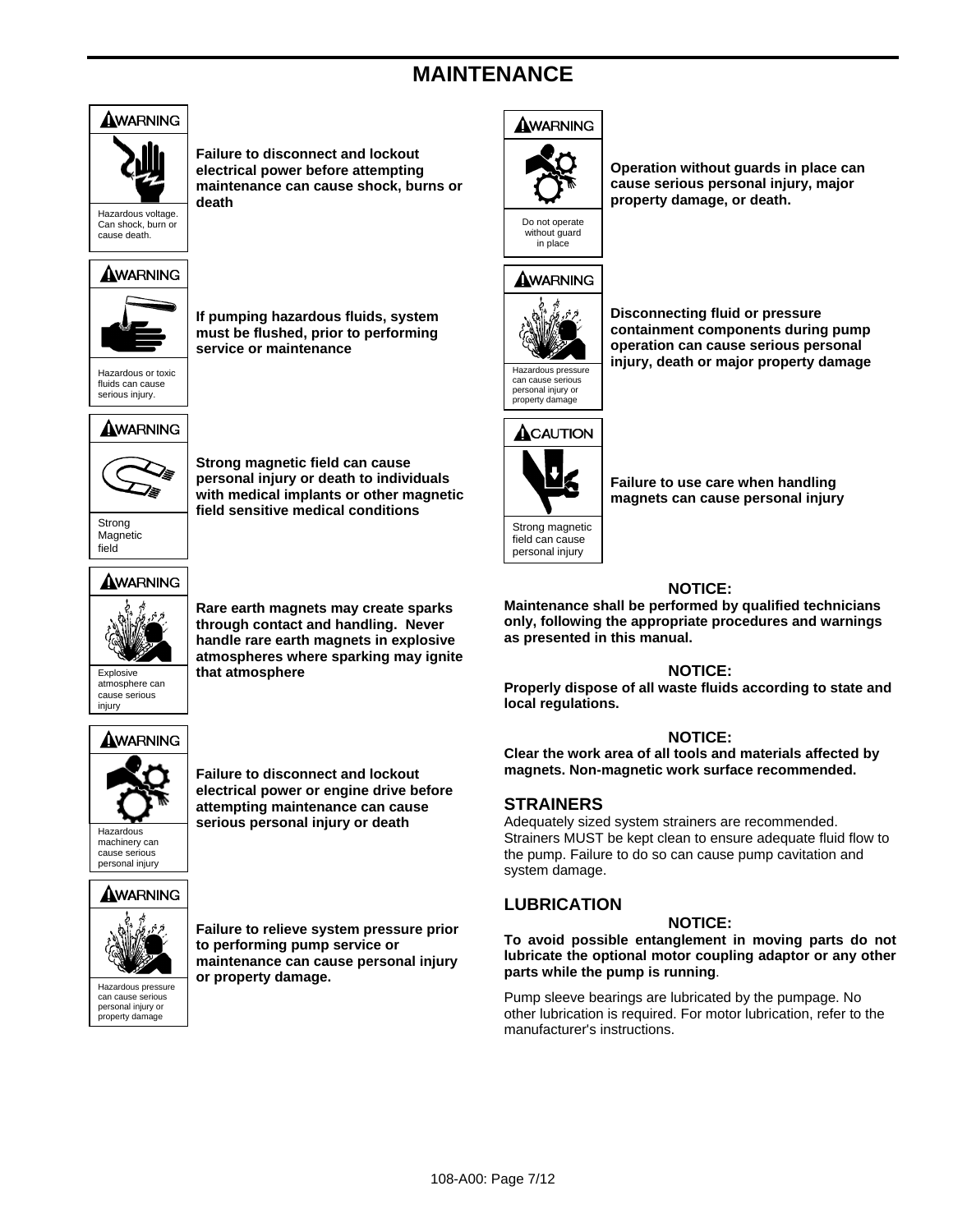## **MAINTENANCE**

## **VANE REPLACEMENT**

- 1. Drain the pump and system, as required. Drain plugs (73A) are located at the base of the cylinder of SMVP Models.
- 2. For replacement of the vanes ONLY, remove the outboard head, following steps 10 and 11 in the "Pump Disassembly" section of this manual.
- 3. Turn the shaft by hand until a vane (14) comes to the top (12 o'clock) position of the rotor. Remove the vane.
- 4. Install a new vane, ensuring that the rounded edge is UP (facing outward) and that the relief grooves are facing TOWARDS the direction of rotation. See Figure 4.
- 5. Repeat steps 2 and 3 until all vanes have been replaced.
- 6. To reassemble, follow steps 2 through 7 in the "Pump Assembly" section of this manual.



**Figure 4 - Vane Installation** 

## **PUMP DISASSEMBLY**

#### **NOTICE:**

**The magnet housing (57) should remain mounted to its base during pump disassembly. If removed, the magnet housing (57) must be secured before pump disassembly.** 

- 1. Drain the pump and system, as required. Drain plugs (73A) are located at the base of the cylinder of SMVP Models.
- 2. Disconnect the piping from the pump intake and discharge connections.
- 3. Remove the four magnet housing/head capscrews (54A)

## **NOTICE:**

#### **Be prepared for strong magnetic attraction between the inner and outer magnets, forcibly pulling the pump assembly inward.**

- 4. While facing the outboard end of the pump, grasp the pump cylinder (12) with two hands and firmly pull the pump assembly from the magnet housing.
- 5. Remove the containment can (50) from the inboard head, using a slight pry, if necessary. DO NOT damage the containment can or pump head. Remove and discard the containment can O-ring (51).



**Failure to use care when handling magnets can cause personal injury** 

- 6. With properly sized snap ring pliers, remove the snap ring (83) from the shaft end. Pull the inner magnet (52) from the shaft. Remove the shaft key (35).
- 7. Remove the four socket head capscrews (21) from the inboard head and bearing assembly (20). Carefully slide the inboard head assembly off the shaft. A pry may be necessary to separate the head and cylinder. DO NOT damage head, cylinder / casing or shaft.
- 8. Remove the disc (71) and head seal ring / O-ring (72) from the cylinder / casing. Discard the head seal ring / O-ring.
- 9. Carefully pull the rotor and shaft assembly (13) from the cylinder while preventing the vanes (14) and push rods (77) from falling out of the rotor. Set the rotor and shaft assembly aside for future vane replacement and reassembly.
- 10. Remove the four bearing cover capscrews (28) and the bearing cover (27). Remove and discard the bearing cover seal ring (26).
- 11. Remove the four outboard head capscrews (21 A) and the outboard head and bearing assembly (23). Remove the disc (71) and head seal ring / O-ring (72). Discard the head seal ring / O-ring. Use care not to let the disc fall and become damaged.

#### 12. **RELIEF VALVE DISASSEMBLY (if equipped)**

- a. Remove the valve cap (1) turn the adjusting screw (2) to relieve the spring pressure.
- b. Remove the relief cover capscrews (5) and relief valve cover (4)
- c. Remove the spring guide (7), spring (8), and valve (9) from the relief valve bore.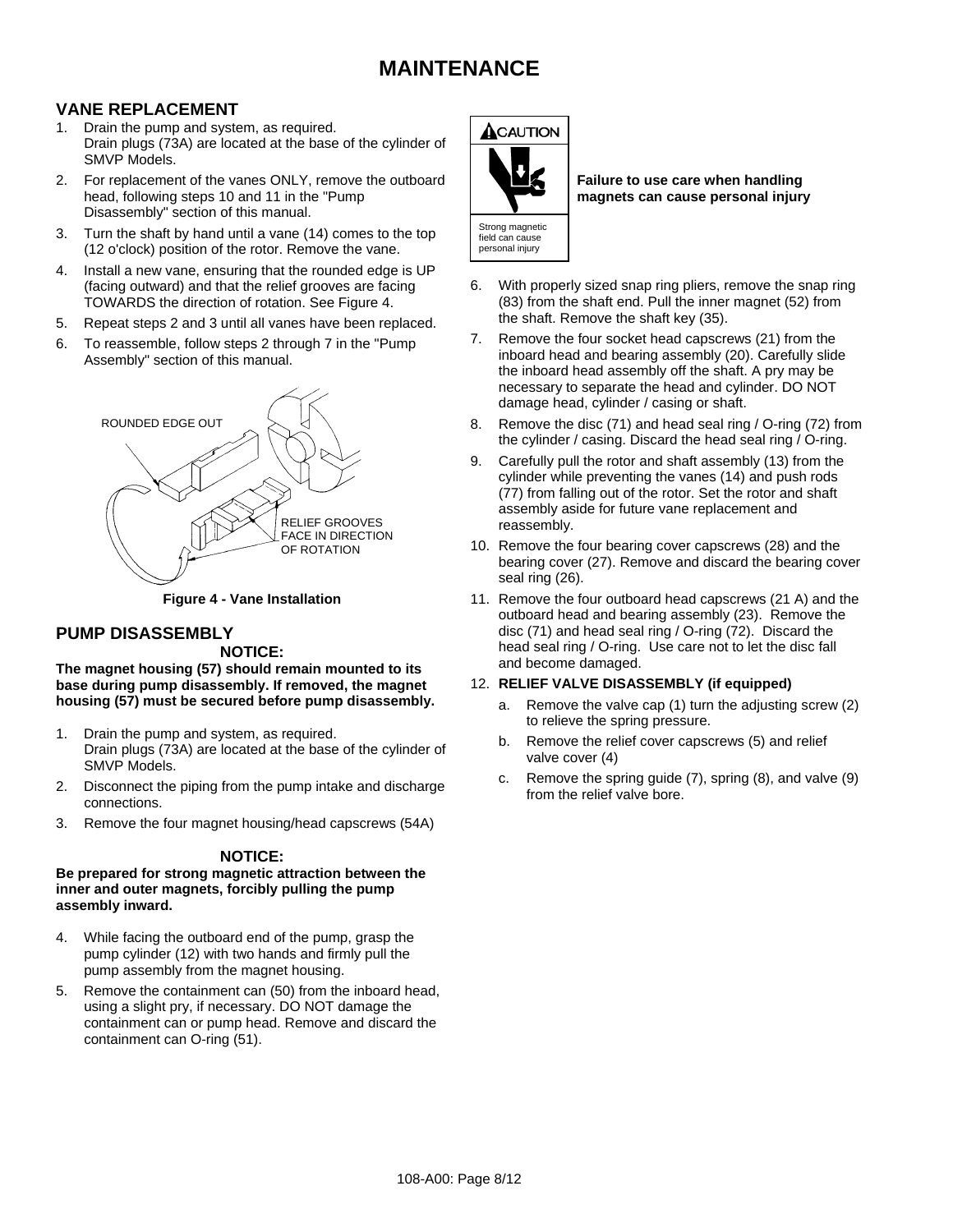## **MAGNET HOUSING DISASSEMBLY**

- 1. Remove the four housing/adapter capscrews (54B), and pull the motor, motor adapter (86) and outer magnet (53) from the magnet housing (57).
- 2. Remove the motor adapter capscrews (56), and the motor adapter (86) from the motor.
- 3. Place a flat wrench or "plate" between the three bushing capscrews and the "C" face of the motor. Loosen the three Capscrews located in the bushing (87) allowing them to bottom out against the flat wrench or "plate" and assist in removing the outer magnet. If room allows for the screws to be removed completely, the bushing is predrilled with jacking holes for the purpose of removing the outer magnet from the bushing.
- 4. When outer magnet has been removed from the bushing, loosen setscrew and remove bushing and keyway from the motor shaft.
- 5. Pump and magnet housing disassembly is complete.

## **PUMP ASSEMBLY**

#### **NOTICE:**

**Follow all hazard warnings and instructions provided in the "maintenance" section of this manual.** 



**Containment can failure will permit fluid leakage and can cause serious injury.** 

Before reassembling the pump, all parts should be thoroughly cleaned and inspected for wear, damage, and replaced as necessary. Remove any burrs from the rotor and mating cylinder.

#### **NOTICE:**

#### **The containment can (50) must be replaced if any corrosion, cracking, wear or other damage is present.**

1. Begin assembly on the outboard side of the pump, by laying the pump cylinder (12) on a flat surface with the intake port to the LEFT.



**Figure 5 – SMVP Models** 

- 2. **In**stall the disc (71) on the outboard end of the cylinder with the disc holes positioned as shown in Figure 5. Use the dowel locator pin hole to locate the disc.
- 3. Install a new head seal ring / O-ring (72) in the groove provided between the disc and the cylinder.
- 4. Inspect both sleeve bearings (24) for damage or wear. If damaged, bearings MUST be replaced. If the inside diameter of the bearing measures 1.074" (27.28mm) or greater at any point around the entire circumference, bearings MUST be replaced. To replace bearings:
	- a. Using an appropriately sized arbor press, remove the old bearing from the head.
	- b. To aid installation and prevent damage, heat the head in an oven to 200°F (93°C).
	- c. Coat the new bearing with a quality grade of bearing grease, and place it on the inside face of the head with the notched end UP. **Align the notch in the bearing with the groove in the head.**
	- d. Using an arbor press, CAREFULLY press the bearing into the head until it is flush with the inside face of the head. Ensure that the bearing does not become misaligned during the pressing activity.
- 5. Install the outboard head and bearing assembly (23) on the pump cylinder with the V-notch down, towards the bottom of the cylinder. Use the head dowel pins for proper alignment.
- 6. Lubricate the four outboard head capscrews (21 A) with a quality grade of anti-seize compound and install, torquing to 15 lbs-ft(20.3Nm).
- 7. Install a new bearing cover seal ring (26) in the groove in the outboard head. Place the bearing cover (27) on the head. Lubricate the bearing cover capscrews (28) with a quality grade of anti-seize compound, and install, torquing to 11 lbs-ft(15Nm)
- 8. Turn the pump cylinder / casing over so that it rests on the just installed outboard head and bearing cover.
- 9. Remove the four vanes (14) and two push rods (77) from the rotor assembly. Inspect for wear and damage, and replace as follows:
	- a. The push rods MUST be installed before installing the rotor and shaft (13) into the pump cylinder / casing. To do so, hold the rotor and shaft vertical, with the non-driven (shorter end) down. Slide the push rods into the push rod holes of the rotor, then insert the rotor and shaft into the open end of the pump cylinder / casing.
	- b. Insert new vanes into the rotor slots with the rounded edges outward, and the vane relief grooves facing TOWARDS the direction of rotation. Refer back to Figure 4 If necessary, move the push rods with a small screwdriver to install the vanes.
- 10. Install the inboard disc (71), head seal ring / O-ring (72), and sleeve (24) bearing as instructed in steps  $2 - 4$ .
- 11. Install the inboard head and bearing assembly (20) on the pump cylinder / casing with the V-notch down, towards the bottom of the cylinder / casing. Use the head dowel pins for proper alignment.
- 12. Lubricate the four inboard head capscrews (21) with a quality grade of anti-seize compound, and install, torquing to 15 lbs ft (20.3Nm).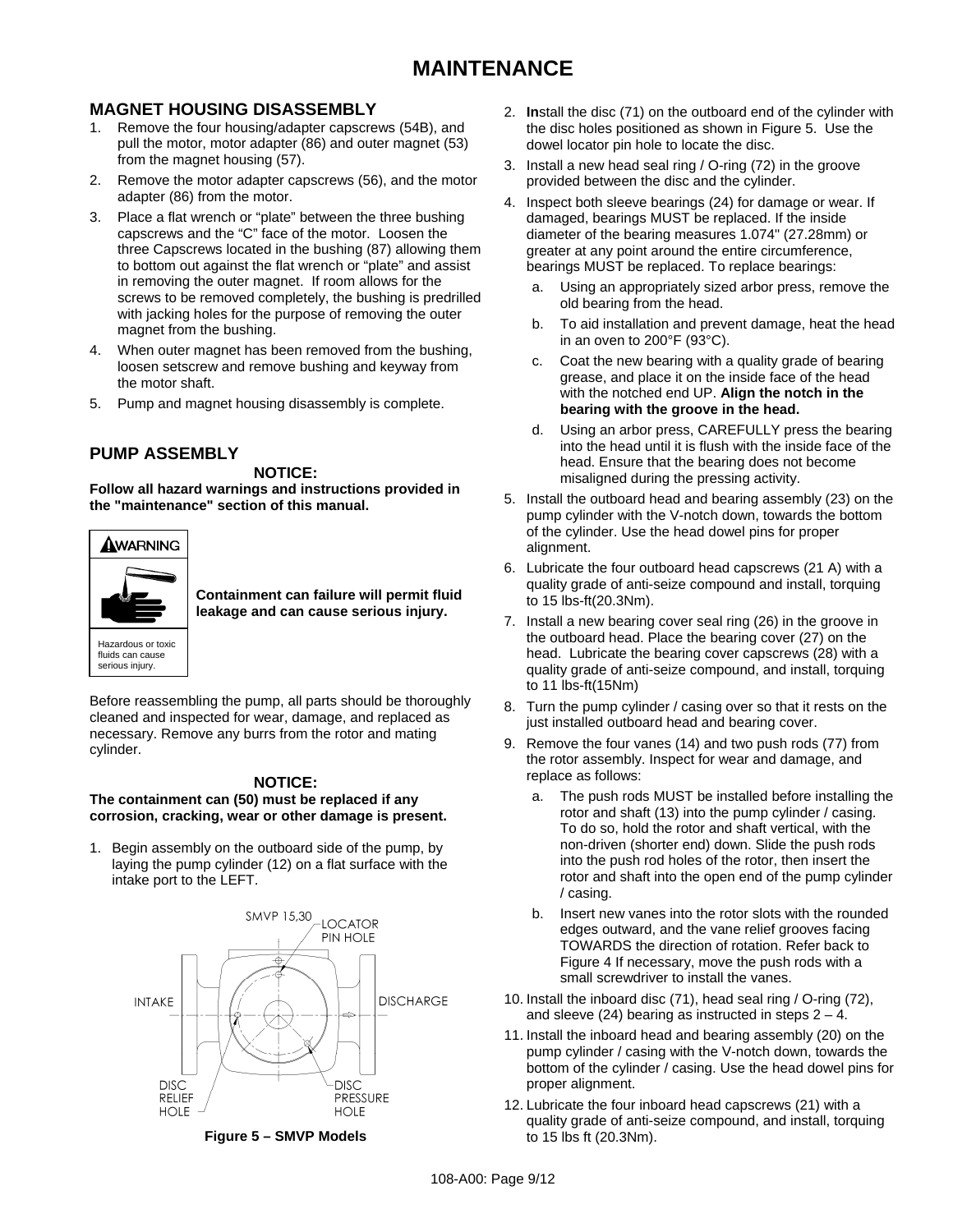#### **RELIEF VALVE ASSEMBLY (If Equipped)**

- 1. Insert the valve (9) into the relief valve bore of the casing with the fluted end inward.
- 2. Install the relief valve spring (8) and spring guide (7) against the valve.
- 3. Attach a new relief valve O-ring (10) and the valve cover (4) on the cylinder.
- 4. Screw the relief valve adjusting screw (2) with locknut (3) into the valve cover (4) until it makes contact with the spring guide (7).

#### **NOTICE:**

**The relief valve setting MUST be tested and adjusted more precisely before putting the pump into service. Refer to "Relief Valve Setting and Adjustment"** 

5. After the relief valve has been adjusted, tighten the Locknut (3) and install the relief valve cap (1) and O-ring (88)

#### **MAGNET HOUSING ASSEMBLY**

#### **INNER MAGNET & PUMP ASSEMBLY**

- 1. Install the shaft key (35) on the inboard shaft end.
- 2. Align the inner magnet (52) with the key, and slide the magnet over the shaft with the pump end of the magnet towards the inboard head.
- 3. Fully and squarely install the snap ring (83) into the groove in the end of the shaft.
- 4. Check to ensure the pump shaft rotates freely when turned by hand.
- 5. Install a new containment can O-ring (51) into the groove provided on the hub of the inboard head (20). Slide the containment can (50) over the magnet and push it firmly against the inboard head.
- 6. CAREFULLY slide the pump assembly into the magnet housing.
- 7. Install the four housing / head capscrews (54A), torquing to 40 lbs ft (54 Nm)

#### **OUTER MAGNET ASSEMBLY**

Follow instructions given in the MOTOR INSTALLATION Section of this Manual.

#### **FINAL ASSEMBLY**

When Outer Magnet & Motor have been installed correctly.

- 1. Reinstall the piping to the pump intake and discharge connections.
- 2. Reassembly is complete.

#### **NOTICE:**

**Follow all steps in the "operation" section of this manual for start up procedures.**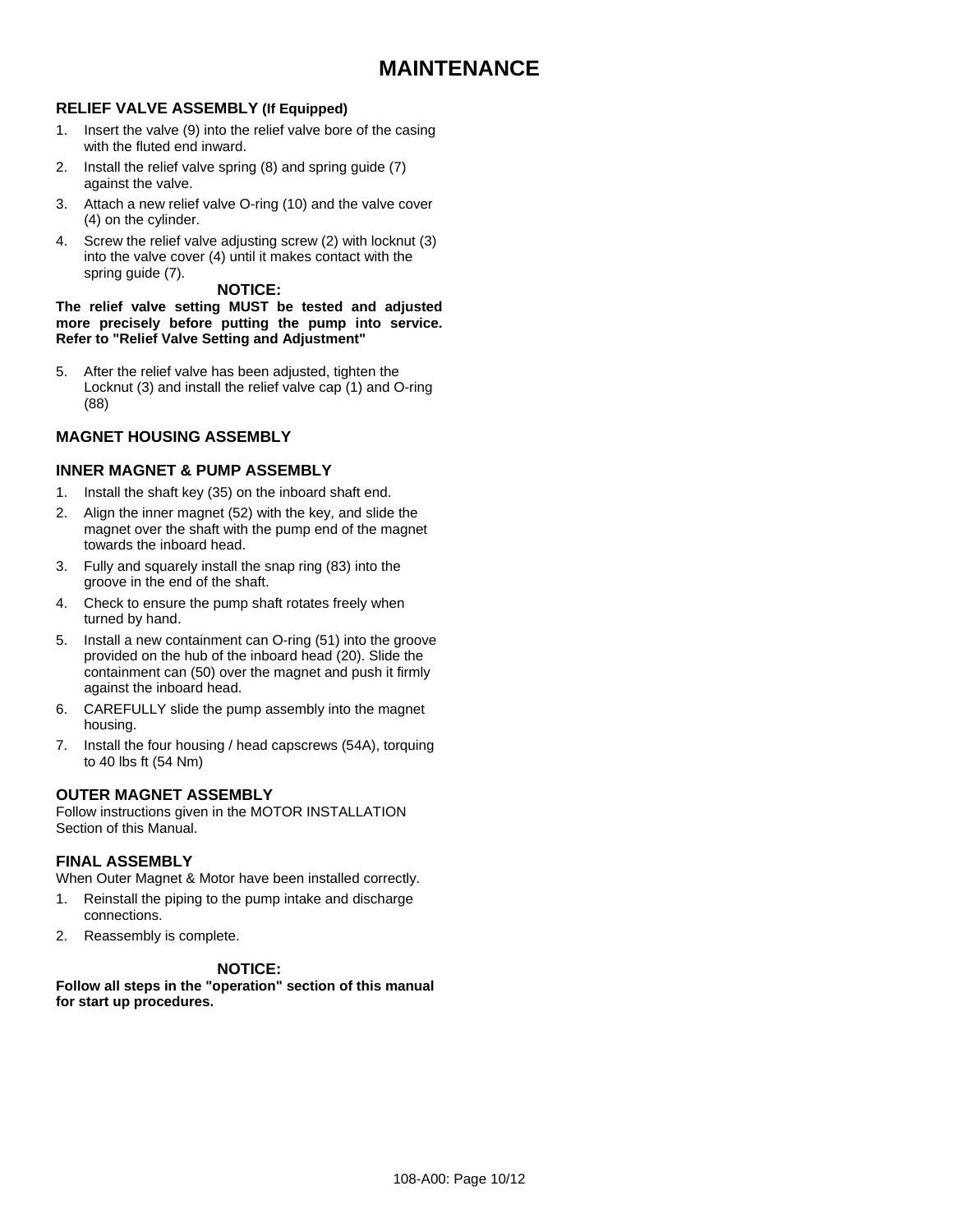# **TROUBLESHOOTING**

#### **NOTICE:**

#### **Maintenance shall be performed by qualified technicians only, following the appropriate procedures and warnings as presented in this manual.**

| <b>PROBLEM</b>                          | <b>CAUSE</b>                                        |
|-----------------------------------------|-----------------------------------------------------|
|                                         | Suction/discharge valve incorrectly set.<br>1.      |
| Pump Not Priming                        | 2.<br>Leaks in suction piping.                      |
| See causes 1 through 7                  | Incorrect rotation.<br>3.                           |
|                                         | Broken shaft.<br>4.                                 |
| <b>Reduced Capacity</b>                 | 5.<br>Pump vapor locked.                            |
| See causes 1, 2, 3, 6 through 10        | Incorrect pump speed.<br>6.                         |
|                                         | 7.<br>Vanes damaged, worn or incorrectly installed. |
| <b>Noisy</b>                            | 8.<br>Cavitation.                                   |
| See causes 1, 6, 7, 8, 9, 11 through 14 | Damaged or worn pump or system components.<br>9.    |
|                                         | 10. Excessive piping/system friction losses.        |
| Damaged Vanes                           | 11. Relief valve incorrectly set, worn or damaged.  |
| See causes 8, 11, 16 through 21         | 12. Operating against a closed discharge.           |
|                                         | 13. Shaft bent or misaligned.                       |
| <b>Broken Shaft</b>                     | 14. Worn or damaged bearings.                       |
| See causes 7, 11, 13, 16, 17&20         | 15. Piping inadequately anchored.                   |
|                                         | 16. Foreign objects entering the pump.              |
| Motor Overload                          | 17. Viscosity too high                              |
| See causes 9, 13, 17, 22 & 23           | 18. Excessive heat.                                 |
|                                         | 19. Worn or damaged push rods.                      |
|                                         | 20. Hydraulic hammer - pressure spikes.             |
|                                         | 21. Incompatible fluid(s).                          |
|                                         | 22. Inadequate horsepower.                          |
|                                         | 23. Incorrect voltage, wiring, phase loss.          |
|                                         |                                                     |